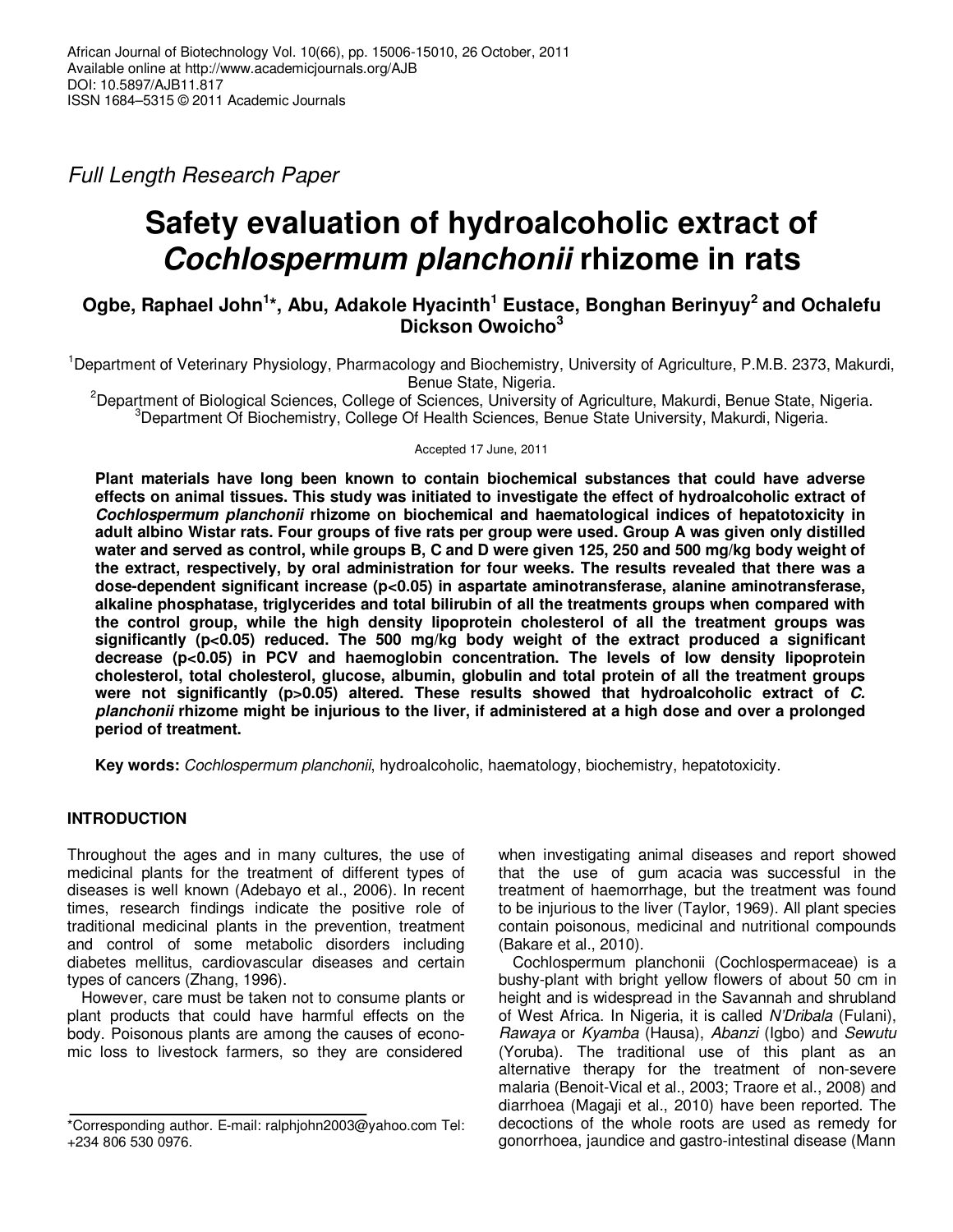et al., 2003). Experimental studies have confirmed hepatoprotective property of aqueous extract of C. planchonii rhizome used in traditional treatment of jaundice (Aliyu et al., 1995) and bactericidal activity of its essential oil (Ouattara et al., 2007). Anaga and Opara (2009) showed that bioactive compounds of C. planchonii root extract are potential for the control of pain, inflammation and diabetes mellitus.

Although, numerous therapeutic benefits are ascribed to C. planchonii extracts, there seems to be little attention on the effects of the plant extract on vital organs at high dosage and following long treatment regime. Thus, this study was designed to evaluate the effect of hydroethanolic extract of C. planchonii rhizome on vital organs using biochemical and haematological indices of toxicity.

#### **MATERIALS AND METHODS**

C. planchonii rhizomes were harvested between May and June, 2009 from a farm in the University of Agriculture, Makurdi, Benue state, Nigeria. The area is located on latitude 7° 44' N and longitude 8° 35' E. It was identified and authenticated by Mr. Patrick Ekwuno of College of Forestry, of the same University. Voucher specimen was deposited at the college herbarium.

#### **Preparation of plant extract**

The roots of C. planchonii were collected and thoroughly washed with clean water and extracted as previously described (Abu and Uchendu, 2010). Briefly, the roots were cut into smaller pieces and allowed to dry at room temperature for one week. The dried roots were then pulverized into coarse powder and stored in a dry container until when required for use. The hydroethanolic solvent was prepared by mixing 800 cm<sup>3</sup> of ethanol with 200 cm<sup>3</sup> of distilled water, to obtain 20% aqueous ethanol.

100 g of the coarse powdered roots was wrapped with a white piece of cloth, tied and soaked in 500 cm<sup>3</sup> of the 20% aqueous ethanol solvent (ratio 1:5) for 48 h. Then, the extract/solvent mixture was filtered with Whatman No. 1 filter paper. The filtrate was left to dry at room temperature on laboratory bench, to obtain a crude extract, with percentage yield of 17.43% (w/w).

#### **Experimental animals**

20 male Wistar strain of albino rats, Rattus norvegicus albinus, weighing 153 to 238 g, were purchased from the Animal Breeding Centre, Benue State University, Makurdi, Nigeria. They were kept in healthy environmental conditions; fed with standard feeds purchased from Vital feeds, Jos, Plateau state, Nigeria and clean drinking water ad libitum. Five animals were housed in a clean and large cage, making a total of four cages. All of them were handled with care to avoid stress. They were also allowed to acclimatize for two weeks before commencement of the experiment. The body weight of rats was determined with a top-loading weighing balance.

#### **Experimental design and administration of extract**

The rats were randomly allocated into four groups of five animals each. Animals in group A (control group) were given equivalent

volume of distilled water (per kg body weight), while those in groups B, C and D were respectively administered 125, 250 and 500 mg/kg body weight of the extract re-suspended in distilled water. The oral administration of extract is by daily orogastric intubation for a period of four weeks (Abu and Uchendu, 2010).

#### **Blood collection and analysis**

Blood was collected from the rats by cardiac puncture under chloroform anesthesia, on the next day after the last day of administration of the extract. Whole blood was collected with new sterile syringe/needle. 1 cm<sup>3</sup> blood was dispensed into specimen bottles containing the anticoagulant, ethylene diamine tetra-acetic acid (EDTA), while the remaining blood was dispensed into clean Bijou bottles without anticoagulant and left to clot.

#### **Biochemical assay**

For biochemical analysis, blood samples in tubes were allowed to stand for 2 h at room temperature and then centrifuged at 3000 rpm for 10 min. The sera was aspirated with clean sterile pipettes and evaluated for biochemical parameters using an automated analyzer (Hitachi 902, Germany). Clinical biochemical parameters determined were alanine aminotransferase (ALT), aspartate aminotransferase (AST), alkaline phosphatase (ALP), total cholesterol (TC), HDL-cholesterol, LDL- cholesterol, triglycerides, albumin, total protein, glucose, globulin and total bilirubin using standard assay kits (Roche diagnostics Ltd, United Kingdom).

#### **Haematological assays**

The whole blood with EDTA was used to assay for all haematological parameters as described by Schalm et al. (1975). Red blood cells (RBC) and white blood cells (WBC) were counted with improved Neubauer counting chamber (Haemocytometer) using appropriate reagents. Packed cell volume (PCV) was estimated by micro-haematocrit method, then the haemoglobin (Hb) concentration was also determined. The leucocytes differential counts was done with a prepared thin blood film, stained with Giemsa stain, using a light microscope at 100x magnification. The red cell indices such as mean cell volume (MCV), mean corpuscular haemoglobin (MCH) and mean corpuscular haemoglobin concentration (MCHC), were calculated from the primary values of RBC, PCV and Hb.

#### **Statistical analysis**

The results were expressed as mean ±S.E.M (standard error of mean); analyzed by one-way analysis of variance (ANOVA). Means found to be significantly different at p<0.05 were separated by Duncan multiple range test. The statistical evaluation was carried out using Graph Pad Prism version 3.0 for Windows (Graph Pad software, San Diego, California, U.S.A).

## **RESULTS**

### **Biochemical assay**

The serum levels of aspartate aminotransferase (AST), alanine aminotransferase (ALT), alkaline phosphatase (ALP), triglycerides (TG) and total bilirubin of all the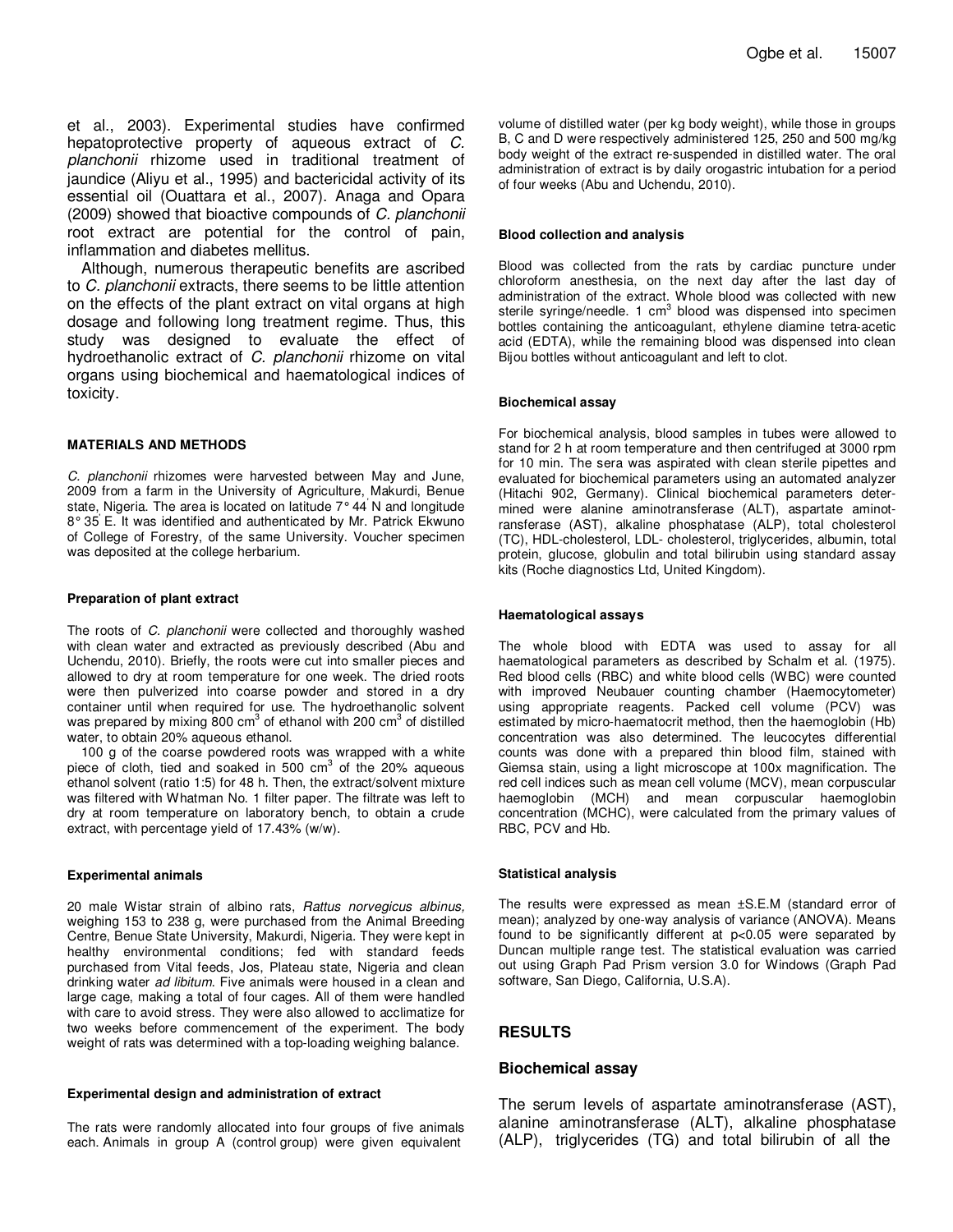| <b>Parameter</b>     | Group A            | Group B                      | Group C           | Group D            |
|----------------------|--------------------|------------------------------|-------------------|--------------------|
|                      | Control (D/ water) | (125 mg/kg)                  | (250 mg/kg)       | (500 mg/kg)        |
| AST (U/L)            | 150.70±11.90       | 311.96±31.07*                | 296.64±37.3*      | 289.04±40.1*       |
| ALT (U/L)            | 67.46±4.20         | 136.30±14.72*                | 134.84±16.8*      | 139.36±11.5*       |
| ALP $(U/L)$          | 152.20±8.75        | 270.60±9.62*                 | 277.80± 6.64*     | 277.00±8.96*       |
| $HDL-C$ (mg/dl)      | 62.36±1.50         | 40.78±3.18*                  | $40.03{\pm}2.84*$ | $30.28 \pm 4.15^*$ |
| LDL-C (mg/dl)        | 10.20±0.56         | $9.50 \pm 0.74$              | $12.20 \pm 1.36$  | 11.60±1.36         |
| T-CHOL (mg/dl)       | 56.00±3.78         | 59.80±4.22                   | 55.20± 3.60       | $56.20 \pm 5.48$   |
| TG (mg/dl)           | 54.00±3.99         | 164.80±5.94*                 | 167.20+2.30*      | 166.60±6.65*       |
| Albumin (g/L)        | 46.32±3.48         | 43.54±2.64                   | 41.84±2.30        | 40.74±2.34         |
| Globulin (g/L)       | $30.67 \pm 1.46$   | $43.72 + 3.19$               | 40.36±3.88        | 40.63±3.36         |
| $T - P$ ROT. $(g/L)$ | 76.99±3.33         | 87.26±4.51                   | 80.55±2.47        | 79.20±3.39         |
| Glucose (mmol/L)     | 7.92±0.84          | $8.24 \pm 1.43$              | 7.02±0.92         | 7.78±0.83          |
| $T - BiL (µmol/L)$   | $2.10+0.18$        | $4.11 \pm 0.43$ <sup>*</sup> | $3.90 + 0.42^*$   | $3.92 \pm 0.47^*$  |

**Table 1**. Effect of C. planchonii extract on some biochemical parameters of albino rats.

Values were presented as mean ±S.E.M of five replicates. The values with asterisk (\*) are significantly different at p<0.05, when compared with the control.

TG, Triglycerides; T-PROT, total protein; T-Bil, total bilirubin; T-CHOL, total cholesterol; HDL-C, high density lipoprotein cholesterol; ALP, alkaline phosphatase; ALT, alanine aminotransferase; AST, aspartate aminotransferase.

**Table 2.** Effect of C. planchonii extract on some haematological parameters of albino rats.

| <b>Parameter</b>          | Group A           | <b>Group B</b>   | Group C          | Group D          |
|---------------------------|-------------------|------------------|------------------|------------------|
|                           | Control (D/water) | (125mg/kg)       | (250mg/kg)       | (500mg/kg)       |
| <b>PCV</b> (%)            | 43.80±0.58        | 46.20±0.58       | 43.80±0.58       | 36.60±0.93*      |
| Hb concentration $(g/d)$  | 14.14±0.39        | 15.40±0.19       | 14.26±0.34       | 11.76±0.38*      |
| WBC counts $(x10^9/L)$    | $4.10 \pm 0.13$   | $4.23 \pm 0.28$  | $4.50+0.14$      | $4.62 \pm 0.16$  |
| RBC counts $(x10^{12}/L)$ | $5.43 \pm 0.14$   | $4.45 \pm 0.48$  | $4.88 + 0.19$    | $4.86 \pm 0.19$  |
| Monocytes                 | $3.60 + 0.40$     | $3.40 \pm 0.40$  | $3.60 \pm 0.24$  | $3.00 + 0.44$    |
| Lymphocytes               | 70.40±2.19        | 70.0±2.45        | 73.40±3.69       | 68.60±2.11       |
| <b>Neutrophils</b>        | 28.60±1.91        | $28.40 \pm 2.32$ | $28.40 \pm 1.33$ | 28.80±2.65       |
| Eosinophils               | $0.60 + 0.40$     | $0.60 + 0.40$    | $0.40 + 0.24$    | $0.60 + 0.24$    |
| <b>Basophils</b>          | $0.80 + 0.37$     | $0.40 + 0.24$    | $0.60 + 0.24$    | $0.40 + 0.24$    |
| MCV (fL)                  | 79.16±2.71        | 76.16±1.65       | 86.40+2.68       | 74.30±1.87       |
| $MCH$ (pg)                | 26.12±0.94        | 25.98±0.70       | 28.48±0.43       | 25.96±0.79       |
| $MCHC$ (g/dl)             | 33.34±0.02        | 33.32±0.02       | 33.32±0.04       | $33.28 \pm 0.03$ |

Values were presented as mean ±SEM of five replicates. The values with asterisk (\*) are significantly different from the control at p<0.05.

MCHC, Mean corpuscular haemoglobin concentration; PCV, packed cell volume; Hb, haemoglobin; RBC, red blood cells; WBC, white blood cells; MCV, mean cell volume; MCH, mean corpuscular haemoglobin; b.wt, body weight ().

treatment groups were significantly higher (p<0.05) than the control group. However, the levels of high density lipoprotein cholesterol (HDL-C) of all the treatment groups were significantly lower (p<0.05) than the control group. On the other hand, the levels of low density lipoprotein cholesterol, total cholesterol, glucose, albumin, globulin and total protein of all the treated groups were not significantly different (p>0.05) from the control group (Table 1).

# **Haematological assays**

The oral dose of 500 mg/kg body weight of C. planchonii

root extract produced a significant decrease (p<0.05) in PCV and haemoglobin concentration. However, there was no significant difference (p>0.05) between the treatment and control groups when 125 and 250 mg/kg body weight of the extract were used. All the other haematological parameters were not significantly different (p>0.05) from the control group at the various doses used (Table 2).

# **DISCUSSION**

Most reports on toxic effects as a result of the use of herbal medicines and dietary supplements are associated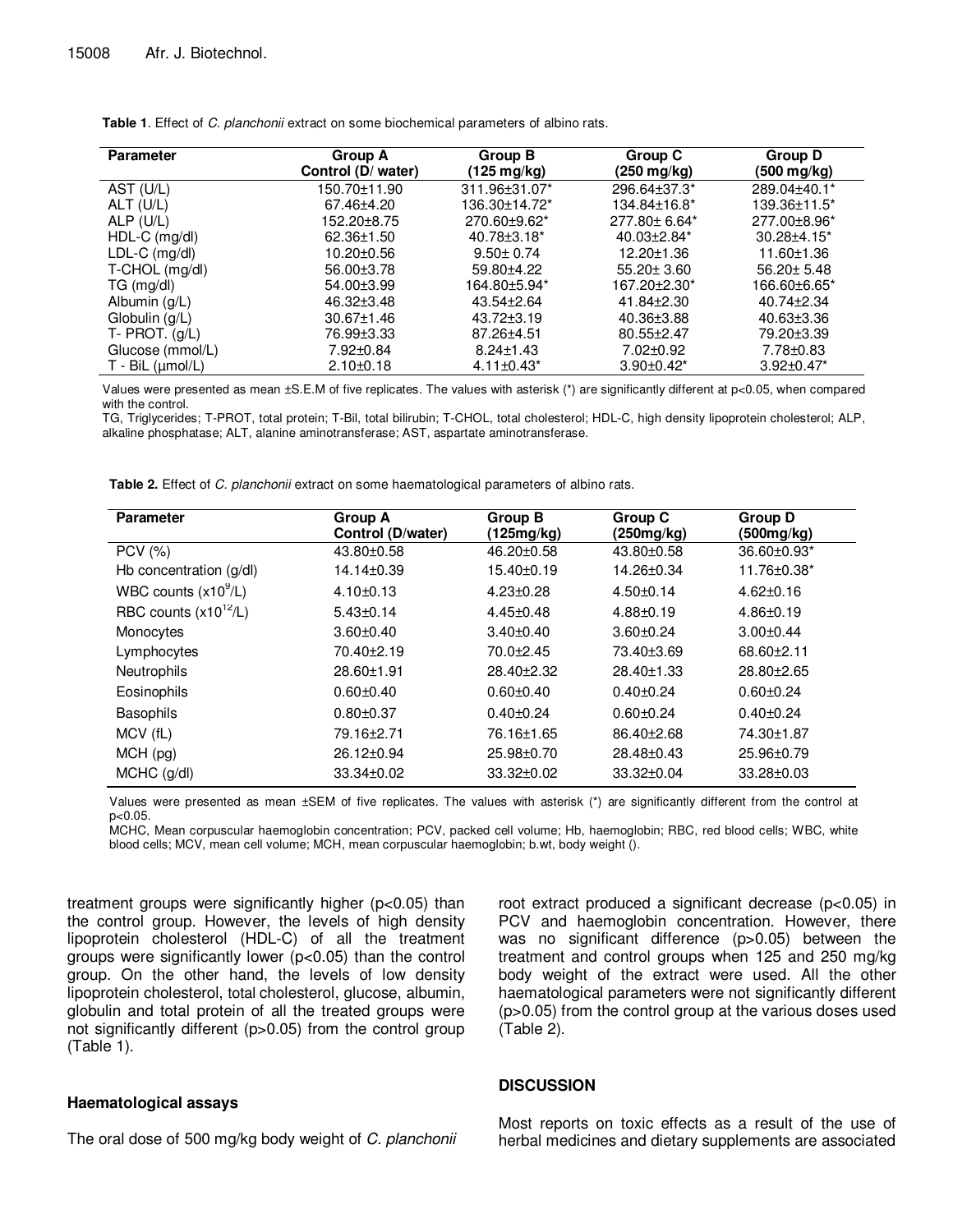with hepatotoxicity, although untoward effects on other organs such as kidney, skin, brain and the heart have been published (El Nahhal, 2004; Adebayo et al., 2010). Analysis of blood parameters is relevant in scientific studies for risk evaluation, as changes in haematological and biochemical indices (biomarkers) have high predictive value, because they detect early signs of diseases (Olson et al., 2000).

The higher levels of alanine aminotransferase (ALT), aspartate aminotransferase (AST), alkaline phosphatase (ALP), total bilirubin and triglycerides as observed in this study might be a sign of hepatocellular damage (Wannang et al., 2007; Hayes et al., 2002; Benjamin, 1978). ALT and AST are located in the cytoplasm and mitochondria of liver cells in high concentrations but low in blood. However, ALT is more liver-specific (Ellis et al., 1978). It is known that increased activities of these enzymes in serum are due to increased membrane permeability and leakage into the blood circulation when there is damage to liver cells (Benjamin, 1978). Thus, rise in ALT and AST levels due to hepatic necrosis may be noticed several days before clinical signs are manifested (Burtis and Ashwood, 2001).

The elevated level of alkaline phosphatase observed may be indicative of intra-hepatic cholestasis and pathological condition. Alkaline phosphatase is a marker of obstructive jaundice or intra-hepatic cholestasis (Davern and Scharschmidt, 2002). The bile duct obstruction induces synthesis of this enzyme by biliary tract epithelial cells, leading to very high level of the enzyme in blood circulation. The response of the liver to any form of biliary tract obstruction is to induce synthesis of ALP, and drugs have been known to cause intra-hepatic obstruction of bile flow (Burtis and Ashwood, 2001; Wannang et al., 2007). Also, mild elevation of ALP is seen in parenchymal diseases of the liver caused by infectious or toxic hepatitis, due to the effect of drugs or xenobiotics (Vasudevan and Sreekumari, 2007).

The decreased level of HDL-cholesterol and elevation of triglycerides are predictive of the risk of developing impaired cardiovascular system in the animals treated with plant extract. It has been reported that low HDLcholesterol and high triglycerides levels could increase the risk of atherosclerosis, a major cause of cardiovascular diseases (Cecil et al., 1995). Since AST is one of the markers of cardiac diseases, the elevated level observed is also a sign of risk, as elevated level of the enzyme is seen in myocardiac infarction (Vasudevan and Sreekumari, 2007). Thus, it would appear that the harmful effect of the plant extract is not only on hepatocytes, but on the heart and cardiovascular system; since AST and triglycerides were elevated, while HDL which is synthesized in the liver was reduced. HDL normally removes cholesterol from the walls of the arteries and transports it to the liver, thus reducing the risk of atherosclerosis (Haskell et al., 1984). However, deceased level may indicate risk. The insignificant effect on the levels of LDL-cholesterol, total cholesterol,

albumin, globulin, total protein and glucose suggests that the deleterious effect on the animals' livers has not yet affected the metabolism of these biomolecules, within the period of our investigation.

The deceased level of haemoglobin (Hb) concentration and packed cell volume (PCV) after treatment with 500 mg/kg body weight of C. planchonii root extract may be an indication of rapid haemolysis leading to haemolytic anaemia. Haemoglobin estimation measures the amount of Hb in grams per 1 dl of whole blood and provides an estimate of oxygen-carrying capacity of the RBCs, while the PCV, also known as haematocrit, measures the total number of erythrocytes in 100 ml of whole blood. It is well known that certain chemical substances could cause increased haemolysis of red cells, releasing haemoglobin into the plasma, which is quickly degraded to form bilirubin by the reticulo-endothelial system (Murray et al., 2006; Vasudevan and Sreekumari, 2007).Therefore, it appears that the plant extract has harmful effect on red blood cells and Hb metabolism and might reduce the oxygen-carrying capacity of the rats' erythrocytes, which is an indication of anaemia (Breazile, 1971).

The elevation of serum bilirubin in the treated animals suggests that the plant extract could increase haemolytic breakdown of erythrocytes. The haemoglobin released from RBC is degraded to form bilirubin. It was reported that approximately 85% of the total bilirubin produced was derived from the heme moiety of haemoglobin, released from aging erythrocytes which are destroyed by the reticulo-endothelial system, while the remaining 15% was derived from break down of red cells precursors and heme-containing proteins (Murray et al., 2006; Burtis and Ashwood, 2001). These metabolic processes occur normally, but elevated level of serum bilirubin may occur when there is rapid haemolysis, such that the liver which is involved in bilirubin metabolism cannot adequately control it (Murray et al., 2006; Ogbe et al., 2010).

Experimental studies have confirmed hepatoprotective property of aqueous extract of C. planchonii rhizome, which is used in traditional treatment of jaundice (Aliyu et al., 1995), contrary to this investigation, suggesting that high dose of hydro-ethanolic extract of C. planchonii rhizome over a prolonged period of treatment could be injurious to the liver. Although, method of extraction could elicit varied physiological activities, histopathological studies could further confirm the hepatotoxicity of hydroethanolic extract of C. planchonii rhizome in rats.

Therefore, this study revealed that the hydro-alcoholic extract of C. planchonii rhizome may be injurious to the liver. So, those who use the crude plant extract for treatment of diseases, should exercise caution to avoid overdose.

# **ACKNOWLEDGEMENTS**

The authors would like to appreciate Mr. Daniel Achanya and Mr. Vincent Upev, of the department of Veterinary